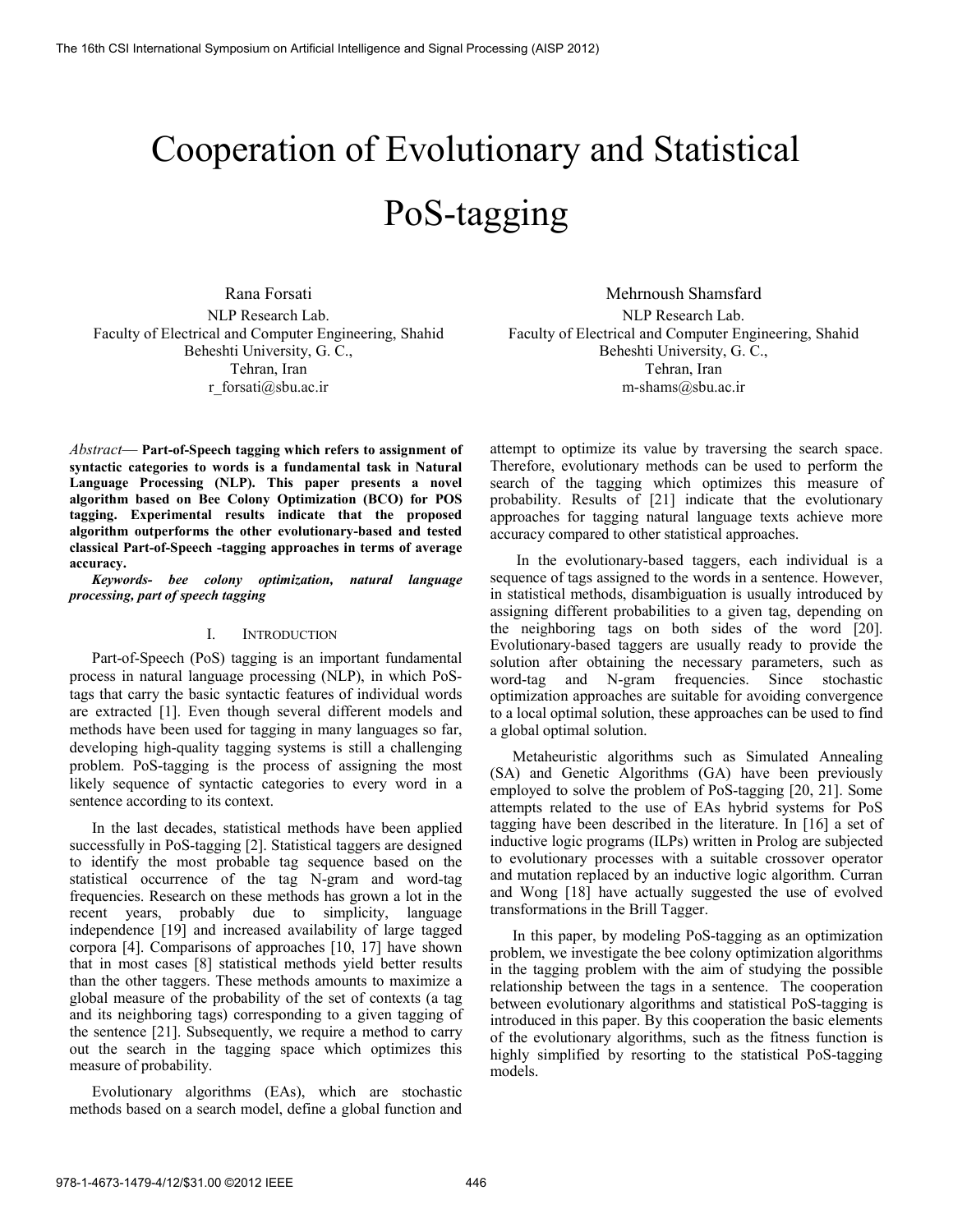The Bee Colony Optimization (BCO) algorithm belongs to the class of stochastic swarm meta-heuristic optimization methods [15]. The BCO is a "bottom-up" approach to modeling where special types of artificial agents are created by analogy of bees. Artificial bees represent agents, which collaboratively solve complex combinatorial optimization problems. Since its inception, BCO has been successfully applied to a wide variety of engineering and management problems [14]. In fact, in optimization problems, we want to search the solution space and in BCO it can be done more efficiently.

Statistical measurements, which are extracted by the statistical taggers, are appropriate alternatives for use as the function to compare the solutions which are extracted by the EAs. The structure of the individual in the proposed algorithm is simply a tag with different probabilities of associated contexts attached to it. Individuals' structure amounts to a tag assignment mechanism that is statistical. The fitness function for the implementation is rather complex. By using the statistical fitness function, we attempt to search for the most probable tag for a word expressed as a component of the solutions. To demonstrate the effectiveness of an algorithm, we have applied the proposed algorithm on a standard corpus and have obtained very good results compared to the other algorithms. The remainder of this paper is organized as follows: Section 2 provides a detailed description of evolutionary-based PoS-tagging algorithms. Section 3 presents the test bed of our experiments and the performance evaluation of the proposed algorithms compared to other algorithms. Finally, section 4 summarizes the conclusions of this work.

## II. BEETAGGER: BEE COLONY BASED TAGGER ALGORITHM

In this section, we propose a BCO based algorithm tailored for the problem of PoS-tagging. It is called BEETAGger and aims at labeling each word in the sentence with its syntactic category. In order to tag the sentences using bee colony algorithm, we must first model PoS-tagging as an optimization problem that locates the optimal sequence of tags, with tagging quality as the objective. In the proposed scheme, each word represents one component of a multi-component sentence and each possible solution is a vector of tag values. The following subsections describe BEETAGger algorithm. The algorithm consists of an initialization and many forward and backward passes which are adapted according to the requirements of PoStagging problem.

*Representation of solutions:* The first question to solve tagging problem by BCO is how to represent solutions. Let us consider a sentence S formed by n words  $\{w_i, i=1, 2, ..., n\}$  in which each w<sub>i</sub> (i<sup>th</sup> word) has k<sub>i</sub> possible tags ( $1 \le i \le n$ ). To represent this situation we decompose PoS-tagging problem of a given sentence S into n stages where each stage represents one word of a sentence, i.e. the first stage represents the first word in the sentence; the second stage represents the second word in the sentence and so on. The nodes in each stage show the valid tags for the corresponding word which are taken from a dictionary. Therefore, in each stage, the number of nodes is equal to the number of possible tags for that word. For

unknown words that are neither in the lexicon nor in the training data, all possible PoS-tags are taken as candidates. Every bee should select one node from all the nodes in each stage to be considered as the tag of that word.

For instance, consider the sentence in Figure 1, extracted from the Brown corpus. In this model the value of each node is represented by an integer, which is the index of the related tag as shown in Figure 1.

| Word        | <b>Tag Index</b> |                |             |            |    |    |
|-------------|------------------|----------------|-------------|------------|----|----|
|             |                  | $\overline{2}$ | 3           | 4          | 5  | 6  |
| This        | QL               | DT.            |             |            |    |    |
| the         | AT               |                |             |            |    |    |
| therapist   | NN               |                |             |            |    |    |
| may         | NNP              | MD             |             |            |    |    |
| pursue      | VВ               | VBP            |             |            |    |    |
| in          | RP               | <b>NNP</b>     | <b>RB</b>   | NN         | FW | IN |
| later       | RP               | RB             | JJ          | <b>JJR</b> | B  |    |
| questioning | VВ               | JJ             | $_{\rm NN}$ |            |    |    |

Fig. 1. Different applicable tag for the words in a sentence "This the therapist may pursue in later questioning" [3]. Underlined tags are the correct ones, according to the Brown corpus.

*Constructive moves in forward pass:* In every stage, each artificial bee will visit just one node, create partial solution, and collect the nectar according to the weight of its selected node, then returns into the hive. Bees decide to choose a node according to their fragrance. We assume in this paper that the weight of nodes is mutually unequal and proportional to their frequencies. This means that all nodes are not equally interesting for bees to select. If two nodes have equal frequencies, bees would select one in a random manner. Hence, we have assigned a partial function, which is a real-valued weight to each node. The weight denotes the Fragrance value of stage i at node j for the bee, which is computed follows:

$$
\text{Fragrance}_{i}^{j} = \frac{\sum freq(s_{i}, n_{j})}{\sum freq(s_{i})}
$$
\n(1)

where,  $freq(s_i, n_j)$  denotes the number of times the i<sup>th</sup> word(stage i) occurs with its  $j<sup>th</sup>$  tag (node j). According to the idea of TBL algorithm [9], it is more efficient to choose the most probable tag, which has also the highest frequency for that word in the lexicon. In this paper during each stage, the node selection step is modified. In our method the  $j<sup>th</sup>$  node in the  $i<sup>th</sup>$  stage is chosen randomly by (2).

$$
P_i^j = Pr(\text{node } j \text{ selected as a tag for the word in } i^{th} \text{stage}) =
$$
\n
$$
\frac{\text{Fragrance } i}{\sum_{m=1}^{k_i} \text{Fragrance } i^m}
$$
\n(2)

where  $P_i^j$  is the probability of selecting node j at stage i by bees and  $k_i$  is the maximum number of nodes in stage i. According to equation (1) the most probable tag has the better chance to be selected. However, the worst node in each stage has at least a non-zero probability to be selected as new node. This stochastic nature can aid to avoid local optima. Clearly,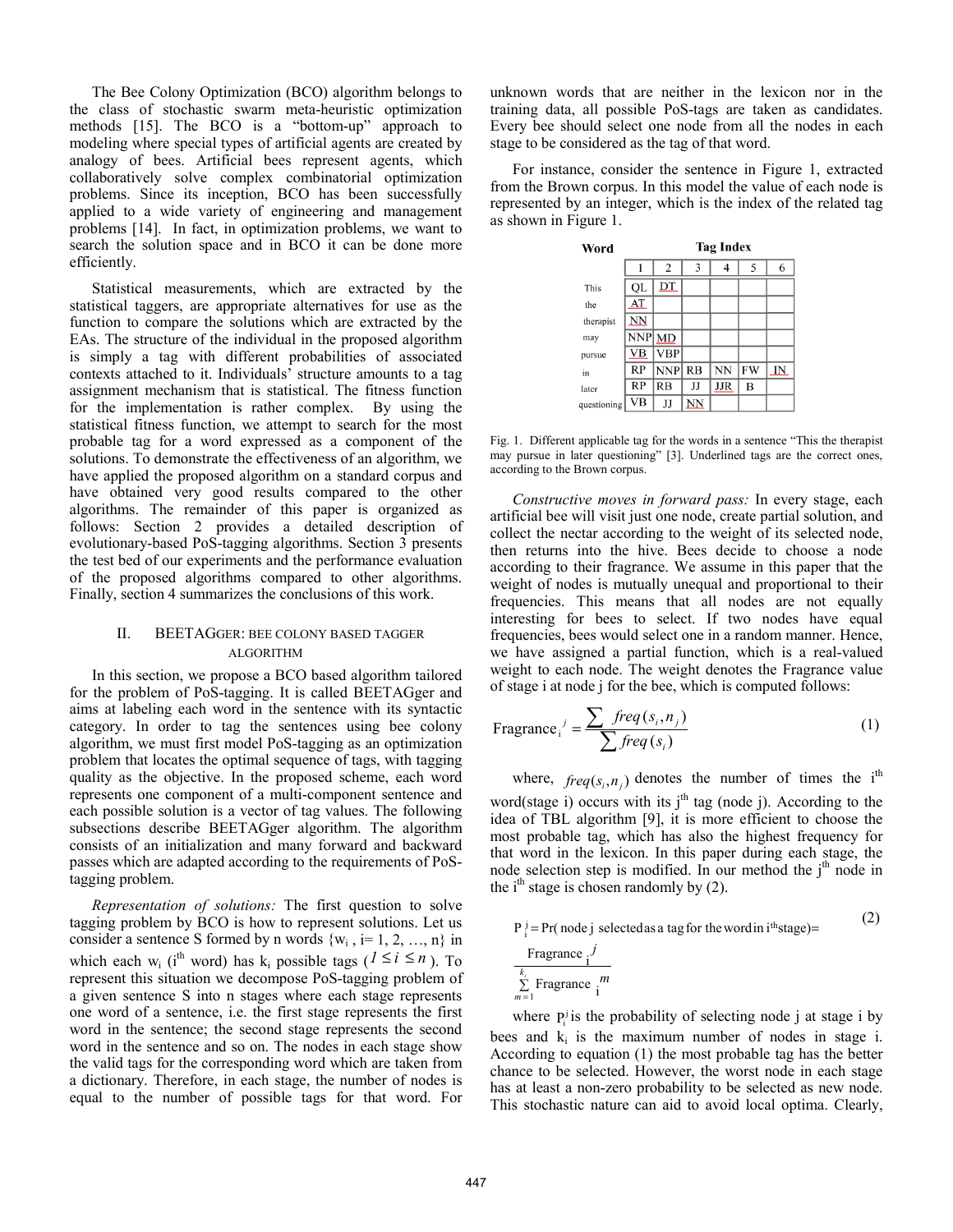with this scheme good solutions will have better chance than the bad ones. In other words, the preference of an introduced solution depends on the weight of that node. As the weight of the node in each stage increases, the probability of the preferred solution increases proportionally. The stage corresponding to an unknown word is assigned a randomly chosen tag. But a node which appears more often with the given context in the training text has the better chance to be selected. Let us also assume that each constructive move from one node to the next node in each forward pass has the certain weight for the bees while flying along it. The quality of each move is proportional to the partial function, called pollen of that move. The quality of gathered pollen along each move is computed as follow:

$$
Pollen (j, j+1) = \frac{freq(j, j+1)}{\sum_{j \in T} freq(j, j)}
$$
\n(3)

Where, freq  $(i, j+1)$  is the number of occurrences of the list of nodes  $i, j+1$  in the training table and T is the set of all possible nodes in this list.

Fragrance and Pollen are considered as the two strong indicators for validating the tags. Flexible merging of them is sufficient for assessing nectar quantity, and can be incorporated as a feature in automatic tagging. Therefore, we combine them into a single weight score via harmonic-mean named convenience of node. In the proposed weighted measure, Fragrance and Pollen of nodes are valued unequally. We use a parameterized weighted harmonic mean of Fragrance and pollen of each node to represent the convenience of node i at stage j. We have assumed that the nectar quantity gathered by the  $k<sup>th</sup>$  bee by choosing node j, located in stage i is computed as follows:

convenience (s<sub>ij</sub>) = 
$$
\frac{\alpha_{Frag} + \alpha_{Poll}}{\frac{\alpha_{Frag}}{\text{Fragrance}(s_{ij})} + \frac{\alpha_{Poll}}{\text{Pollen } k}} \tag{4}
$$

where,  $\alpha_{Frae}$ , is the weight of Fragrance measure, and

 $\alpha_{\text{Poll}}$  is the weight of Pollen measure.

Our experiments have demonstrated that the accuracy of tagging algorithms always receives noticeably more value when the assigned weight to Pollen is higher than Fragrance. Therefore, we treat these parameters with unequal weights when computing the convenience. In this algorithm  $\alpha_{FraP}$  and

 $\alpha_{Poll}$  are set to four and one, respectively, based on previous experiments. In other words, the higher the convenience of the node, the higher the nectar quantity collected along that node. This means that the greatest possible nectar quantity could be collected when flying along the node that has the highest convenience value. In this model, each constructive move in the forward pass consists of choosing a tag of each word in the sentence.

*Bee's partial solutions comparison mechanism:* All bees return to the hive after generating the partial solutions. In the hive, the bee will participate in a decision making process and compare all generated partial solutions. In this step, every bee makes the decision about abandoning the created partial solution or expanding it in the next forward pass. We assumed that every bee can obtain the information about partial solution quality created by every other bees (the value of the convenience of that node). In order to compare bee's partial solutions, we introduce the concept of sum of the nectar quantity of the partial solution generated by the b-th bee at the stage u in iteration z, which is denoted by  $Nect_b(u,z)$ .

*Next* <sub>b</sub>(u, z) = 
$$
\sum_{m=1}^{u} \log(\text{convenient}(s_m))
$$
  $b = 1, 2, ..., B$  (5)

Depending on the quantity of the gathered nectar, every bee possesses certain level of loyalty to the tag sequence previously discovered.

Bees use approximate reasoning, and compare their discovered partial solutions with the best as well as the worst discovered partial solution from the start of the search process. In this way, "historical facts" discovered by all members of the bee colony have significant influence on the future search directions. The probability that, b-th bee (at the beginning of a new forward pass at stage u+1 in iteration z) is loyal to the previously discovered partial solution is calculated in the following way:

$$
p_b (u+1, z) = e^{-\frac{Norm - Nect_{\text{max}}(u, z) - Norm - Nect_b(u, z)}{uz}},
$$
\n(6)

where u is the ordinary number of the forward pass,  $u=1,2,3,...,U$ . and *Norm* – *Nect<sub>b</sub>* represents normalized value of the quantity nectar value of the partial solution discovered by the  $b<sup>th</sup>$  bee.

$$
Norm-{\text{Nect}}_{b}(u,z) = \frac{{\text{Nect}}_{\text{max}}(u,z) - {\text{Nect}}_{b}(u,z)}{{\text{Nect}}_{\text{max}}(u,z) - {\text{Nect}}(u,z)_{\text{min}}} \qquad b = 1,2,...,B \qquad (7)
$$

Where  $Nect_b$  shows the nectar quantity values of the partial

solution discovered by the b-th bee, *Nect*<sub>max</sub> and *Nect*<sub>min</sub> are the nectar quantity values of the best and the worst discovered partial solution from the beginning of the search process, respectively.

Using relation (7) and a random number generator, every artificial bee decides to become an uncommitted follower, or to continue flight along already known path.

The better generated partial solution the higher the probability that the bee will be loyal to the previously discovered partial solution. The greater the ordinary number of the forward pass, the higher the influence of the already discovered partial solution. This is expressed by the term u in the nominator of the exponent. We can see from relation (7) that if a bee has discovered the best tag sequence with the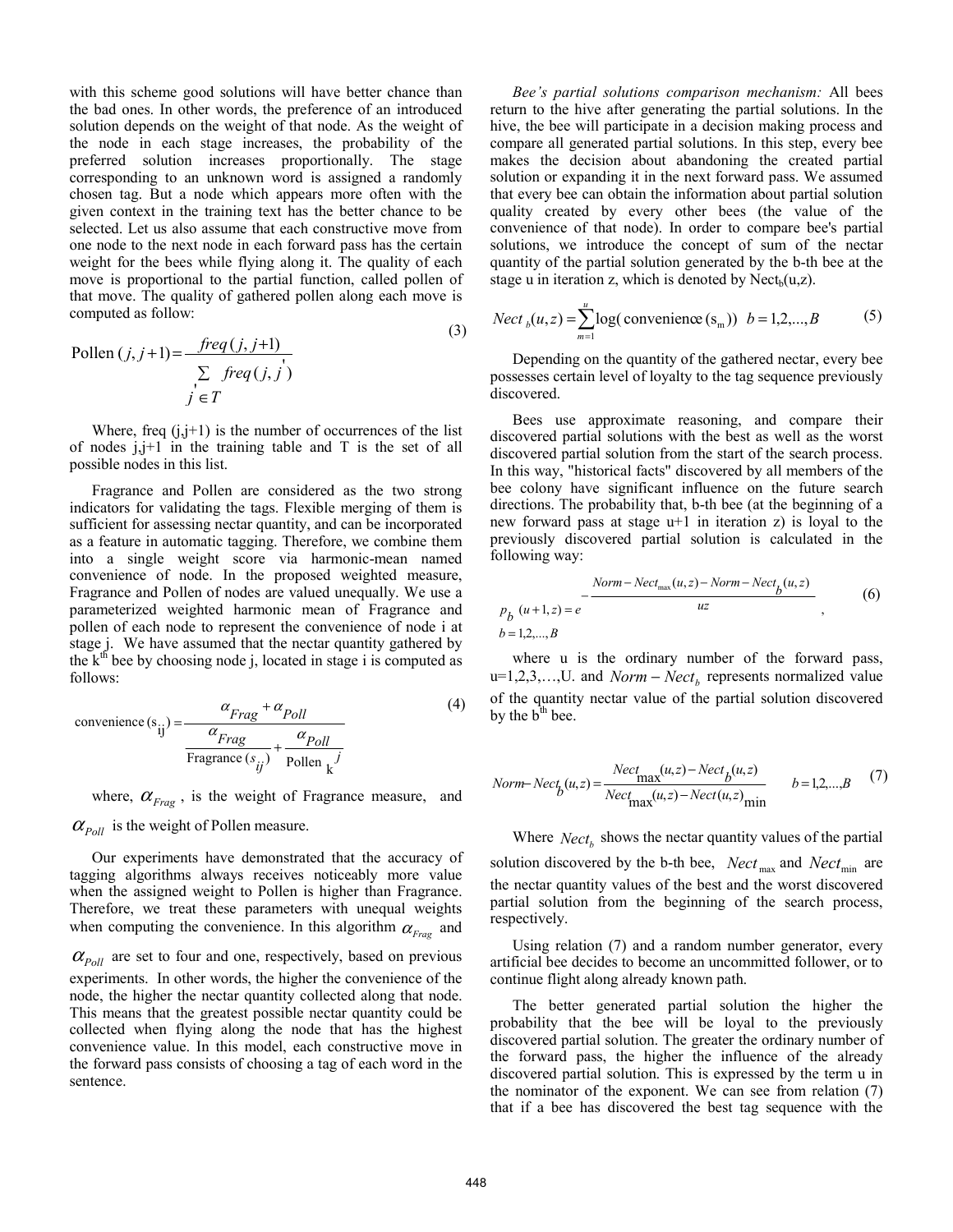highest partial fitness value in stage u in iteration z, it will fly along the same partial solution with the probability equal to one. The smaller the fitness value that the bee has discovered, the smaller the probability that the bee will fly again along the same tag. In other words, at the start of the search process bees are "more brave" to search the solution space. The more forward passes they make, the less courage to explore the solution space. The more we are approaching the end of the search process, the more focused the bees are on the already known solutions.

*Recruiting process:* If at the beginning of a new stage a bee does not want to expand previously creating partial solution, it will go to the dancing area and will follow another bee. Bee dancing area represents the interaction between individual bees in the colony. Within the dance area the bee-dancers (recruiters) "advertise" different partial solutions.

We have assumed that the probability of selecting the advertiser bee's partial solution by any of the uncommitted bees who decide to choose the new partial solution is equal to:

$$
P_b = \frac{Nect \ b}{\sum\limits_{k=1}^{RC} Nect \ k}, \quad b = 1, 2, \dots, RC
$$
 (8)

where  $Nect_{k}$  is the nectar quantity value of the k<sup>th</sup> advertised solution and RC is the number of recruiters. Using relation (8) and a random number generator, every uncommitted follower joins one bee dancer (recruiter). At the end of this path all bees are free to independently search the solution space and generate the next constructive iteration moves.

### III. EXPERIMENTS, ANALYSES AND COMPARISON

#### *A. Used corpus*

In this section, the employed corpus and tag set are described. For training and evaluation, two data sets, aiming for broad coverage with different sizes for English language are used. Data sets are gathered from one of the most popular corpora named Brown tagged corpus1. It contains one million words of written American-English texts published in the US in 1961. Nearly 40% of the words appearing in the hand-tagged Brown corpus are ambiguous. We select two different samples of this corpus. The first data set (DS1), which has a medium size, consists of 75 texts, including 38 texts from books and 37 texts from periodicals. The second data set (DS2), which has a large size, contains different categories such as natural, social and behavioral sciences. Table 1 shows the data statistics of these data sets. We have spilt the data sets into 90% "training" and 10% "test" sets. We use 10-fold tests in which 10 different training and test sets with the size of %90 and %10 of corpus respectively, are selected to test the taggers. The tagger is allowed to assign exactly one tag to each word. We measured the tagging performance using a standard measure, namely, accuracy. Accuracy measures the ratio of correct tags (i.e., the

proportion of correctly assigned tags to the total number of tokens in the processed corpus) as follows:

$$
Accuracy = \frac{\# correctly \, tagged \, words}{\# Overall \, words} \tag{9}
$$

Table 1. Data statistics

| Data Set         | DS 1   | DS2    |
|------------------|--------|--------|
| $#$ of documents | 75     | 155    |
| $#$ of sentences | 2346   | 6850   |
| $#$ of tokens    | 165489 | 685900 |

## *B. Results and comparison*

To demonstrate the superiority of the proposed tagger, it is compared with the conventional and contemporary algorithms previously proposed in the literature. In order to perform a better comparison, performance of the proposed taggers and the other metaheuristic based algorithms, including Genetic algorithm-based (GA) [20, 22, 21, 13], Simulated Annealingbased (SA) [21], Harmony Search based taggers [12], and CHC taggers [21] are evaluated over two different data sets in the same features and experimental conditions. The features we used are the tri-gram transition and lexicon probabilities. The results [21] have shown that Genetic base taggers obtain accuracies as good as typical algorithms such as Viterbi [7] used for stochastic tagging. To compare the algorithms fairly, we have employed the following termination rule. In all of the mentioned algorithms, the current optimal solution is always recorded. For the current optimal solution, we record the number of continuous iterations without improving it. Then we calculate the ratio of this number to the total iteration number. If the ratio exceeds the given upper bound ratio, it means that the continuous running of the algorithm will not result in any improvement to the solution and then the search process ends. In addition, the maximum number of iterations is also given to guarantee that the algorithm will stop after a certain number of searched solutions. It is to be emphasized at this point that the results shown in the rest of the paper are the average over 10 runs of the algorithms, in order to avoid accidental results and to make a fair comparison to be used for drawing conclusions. In addition, to lubricate the comparisons, the algorithms are iterated 500 times in each run since the 500 generations are enough to make converge all of the algorithms. The performance comparison between our proposed tagger with other state-of-the-art evolutionary based taggers is demonstrated in Figure 2. It can be inferred from the results of Figure 2 that proposed algorithm outperforms the other metaheuristic based taggers significantly in all data sets. The obtained results were very competitive when compared with the results of SA [21]. As shown in Figure 2, SA provides worse results than any of the evolutionary algorithms. This proves the advantage of the evolutionary approach. The results obtained for SA are very poor, indicating that SA is not able to solve PoS-tagging problem adequately.

Hidden Markov Model (HMM) [6] and Maximum Entropy (MXPOST) [11] taggers are the well-known statistical tagging

<sup>&</sup>lt;sup>1</sup> http://khnt.hit.uib.no/icame/manuals/brown/INDEX.HTM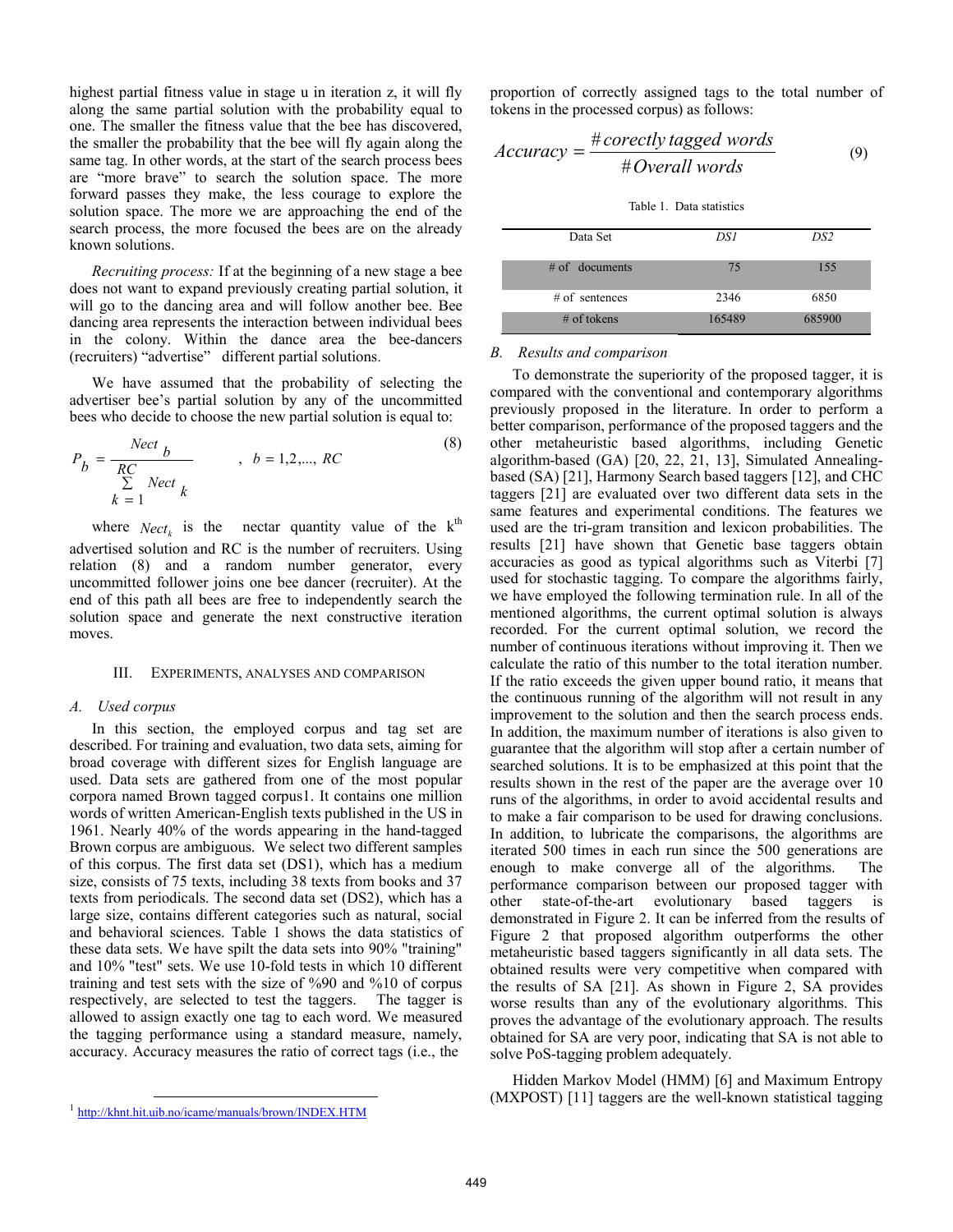methods and Brill's model taggers is a conventional transformation-based learning (TBL) [9] method [22]. We also define a random and the most frequent tag (MFT) baseline on the Brown corpus. The random baseline is calculated by completely randomly picking one of the tags of each word and it also represents the amount of ambiguity in the corpus. The MFT baseline simply selects the most frequent PoS-tag of each word from the used corpus. If the target word does not exist in the training set, the MFT baseline randomly picks one of the possible tags of the unknown word. Figure 3 presents a comparison between HMM, MXPOST, TBL and our algorithm as well as two standard baselines. As shown in Figure 3, we have achieved some improvements in terms of accuracy. In this way, the heuristic nature of BCO is shown to be useful for tagging where traditional algorithms have low accuracy. As there are very few parameters to be tuned in the proposed algorithm, it is very easy to use. In addition, the behavior of it is very flexible, allowing the size of the context including word and PoS N-gram, to be defined as bigrams or trigram or even higher N-gram. Some classical approaches cannot be applied with two more complex contexts because they are designed to search the data sequence which maximizes the observed data according to a Markov model, i.e., a model in which the current state only depends on the previous one. If we consider tags on the right hand of the word being tagged, our model is not a Markov process anymore. This is a strong reason to further researches with evolutionary based approaches [21]. Another key innovation of the proposed algorithm is the ability of tuning free parameters within the metric in order to optimize them for various languages. It has been successfully applied to English without a priori knowledge other than a tagged corpus. The final advantage is that the greedy search used by the other algorithms can be avoided in the proposed taggers. In each generation of the proposed algorithms a number of possible solutions to the tagging problem are tried. There is the possibility of finding a solution with less effort than a greedy search.



Fig. 2. Comparison of the performance of the metaheuristic taggers.



Fig. 3. Results of different methods

#### IV. CONCLUSION

In this paper the problem of assigning lexical categories to words is studied and a novel algorithm based on Bee Colony Optimization is proposed. The proposed algorithm is designed by modeling tagging problem as an optimization of an objective function. The evaluation of individuals is based on a training table comprised of contexts extracted from an annotated corpus. Our experimental results on different data sets show that the proposed algorithm produces better solutions with high quality considering Accuracy measures in comparison with other known algorithms.

#### **REFERENCES**

- [1] C. D. Manning, H. Schütze, "Foundations of statistical natural language processing", Cambridge, Mass.: MIT Press, 1999.
- [2] S. J. DeRose, "Grammatical category disambiguation by statistical optimization," Comput. Linguist., vol. 14, pp. 31-39, 1988.
- [3] W. N. Francis, H. Kucera, "Manual of information to accompany a standard corpus of present-day edited american english, for use with digital computers," Brown University, 1979.
- [4] S. R. Tasharofi, F. Oroumchian, M. Rahgozar, "Evaluation of statistical part of speech tagging of persian text," presented at the Signal Processing and Its Applications, 2007.
- [5] E. Brill, "Transformation-based error-driven learning and natural language processing: a case study in part-of-speech tagging," Comput. Linguist., vol. 21, pp. 543-565, 1995.
- [6] E. Charniak, "Statistical language learning", Cambridge, Mass.: MIT Press, 1993.
- [7] G.D. Forney, "The viterbi algorithm", Proceedings of the IEEE 61 (3) (1973), pp. 268–278.
- [8] T. Brants, "TnT: a statistical part-of-speech tagger," presented at the Proceedings of the sixth conference on Applied natural language processing, Seattle, Washington, 2000.
- [9] C. Aone, K. Hausman, "Unsupervised learning of a rule-based Spanish Part of Speech tagger," presented at the Proceedings of the 16th conference on Computational linguistics- Volume 1, Copenhagen, Denmark, 1996.
- [10] H. V. Halteren, " Improving data driven wordclass tagging by system combination", In the Proceedings of the 36th Annual Meeting of the Association for Computational Linguistics and 17th International Conference on Computational Linguistic, vol.1, Montreal, Quebec, Canada, 1998.
- [11] Ratnaparkhi.[Online]. Available: ftp://ftp.cis.upenn.edu/pub/adwait/jmx/
- [12] R. Forsati, M. Shamsfard, P. Mojtahedpoor "An efficient meta heuristic algorithms for pos-tagging", In the proceedings of The Fifth International Multi-Conference on Computing in the Global Information Technology (ICCGI), Spain, 2010.
- [13] K. T. Lua, "Part of speech tagging of chinese sentences using genetic algorithm", presented at the Conference on Chinese Computing, 1996.